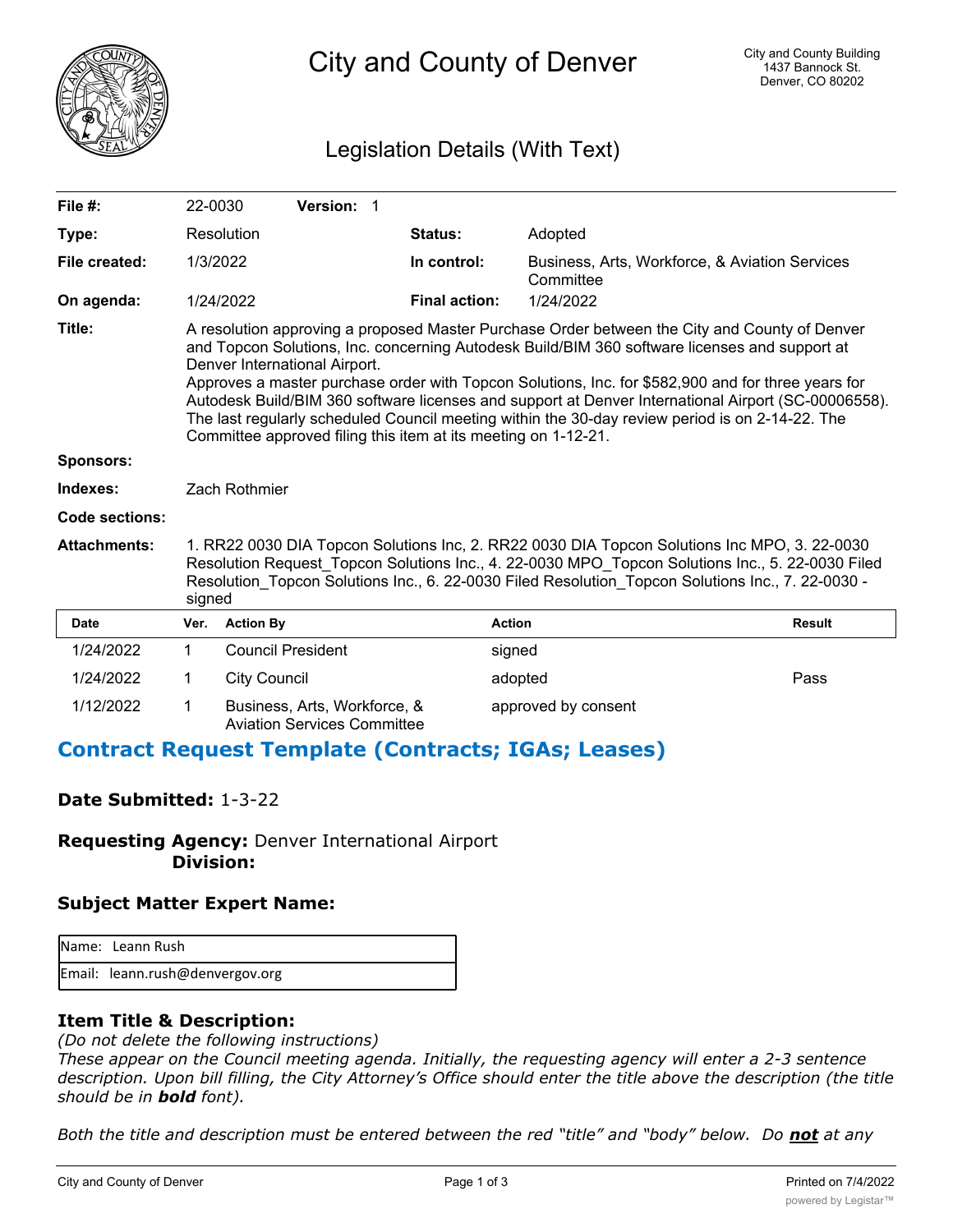*time delete the red "title" or "body" markers from this template.*

# **A resolution approving a proposed Master Purchase Order between the City and County of Denver and Topcon Solutions, Inc. concerning Autodesk Build/BIM 360 software licenses and support at Denver International Airport.**

Approves a master purchase order with Topcon Solutions, Inc. for \$582,900 and for three years for Autodesk Build/BIM 360 software licenses and support at Denver International Airport (SC-00006558). The last regularly scheduled Council meeting within the 30-day review period is on 2-14-22. The Committee approved filing this item at its meeting on 1-12-21.

**Affected Council District(s) or citywide?** Council District 11

**Contract Control Number:** SC-00006558

**Vendor/Contractor Name (including any "DBA"):** Topcon Solutions Inc.

## **Type and Scope of services to be performed:**

This MPO is for DEN and is necessary for the purchase of Autodesk Build/BIM 360 software licenses and support. It allows DEN to purchase Renewals for Autodesk Build/BIM 360 software licenses and support used at Denver International Airport (DEN). **Location (if applicable):**

## **WBE/MBE/DBE goals that were applied, if applicable (construction, design, Airport concession contracts):**

**Are WBE/MBE/DBE goals met (if applicable)?**

**Is the contract new/a renewal/extension or amendment?**

## **Was this contractor selected by competitive process or sole source?**

Competitive process **For New contracts Term of initial contract:** 3 years

## **Options for Renewal:**

**How many renewals (i.e. up to 2 renewals)? Term of any renewals (i.e. 1 year each):**

**Cost of initial contract term:** \$582,900.00

**Cost of any renewals:**

## **Total contract value council is approving if all renewals exercised:**

## **For Amendments/Renewals Extensions:**

**Is this a change to cost/pricing; length of term; terms unrelated to time or price (List all that apply)?**